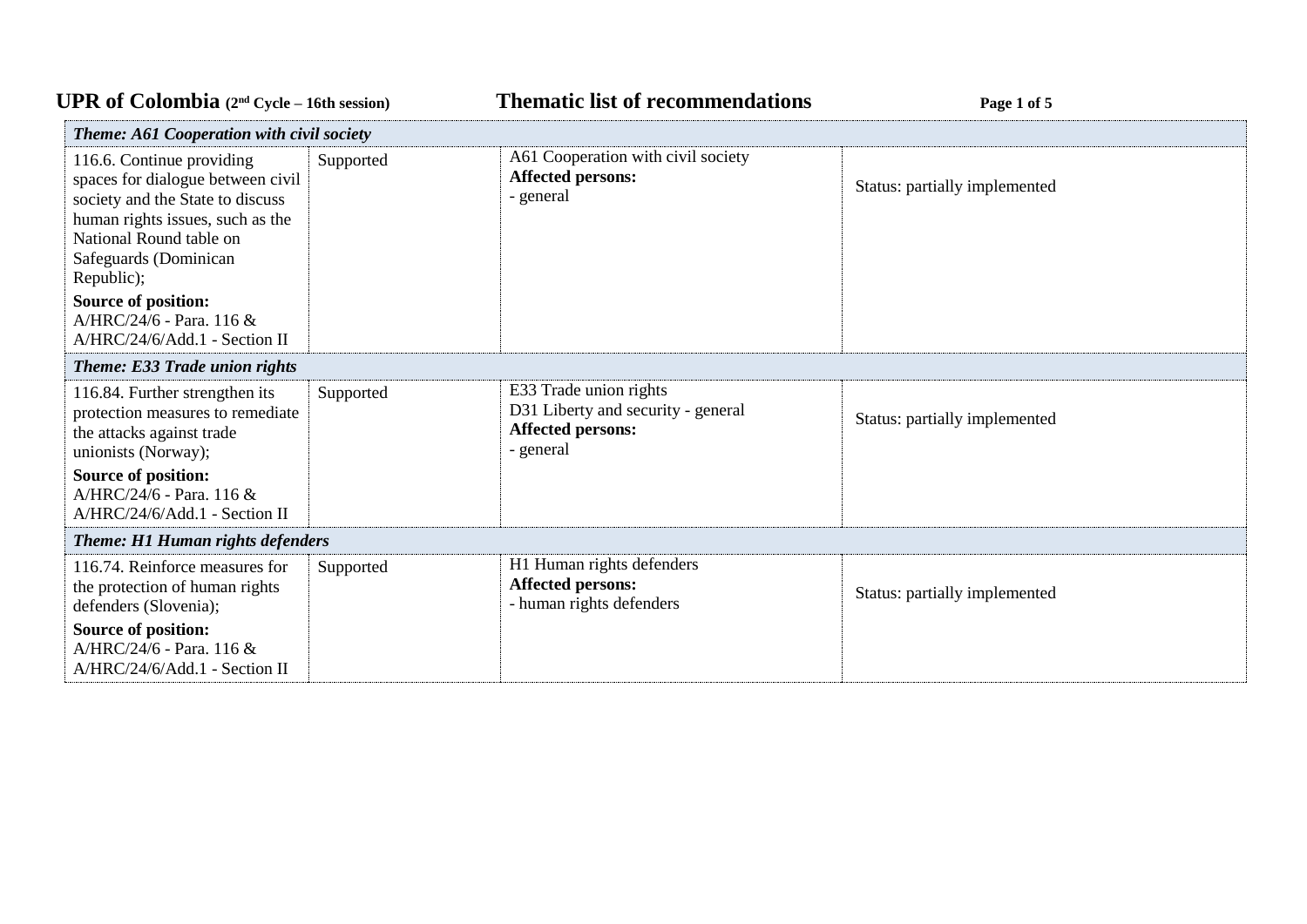| <b>UPR</b> of Colombia $(2^{nd}$ Cycle – 16th session)                                                                                                                                                                                                                                                  |           | <b>Thematic list of recommendations</b>                                                                                                                                                                                       | Page 2 of 5                   |  |
|---------------------------------------------------------------------------------------------------------------------------------------------------------------------------------------------------------------------------------------------------------------------------------------------------------|-----------|-------------------------------------------------------------------------------------------------------------------------------------------------------------------------------------------------------------------------------|-------------------------------|--|
| 116.76. Promptly investigate and<br>prosecute perpetrators of threats,<br>extortion, and attacks on human<br>rights defenders, vulnerable<br>individuals, unionists, and<br>potential beneficiaries of the<br>Victims' Law (U nited S tates of<br>America);<br><b>Source of position:</b>               | Supported | H1 Human rights defenders<br>B51 Right to an effective remedy<br>D31 Liberty and security - general<br><b>Affected persons:</b><br>- human rights defenders<br>- general                                                      | Status: not implemented       |  |
| A/HRC/24/6 - Para. 116 &<br>A/HRC/24/6/Add.1 - Section II                                                                                                                                                                                                                                               |           |                                                                                                                                                                                                                               |                               |  |
| 116.73. Ensure appropriate<br>protection of human rights<br>defenders operating in the<br>country, recognising the<br>legitimacy of their work,<br>including full and impartial<br>investigations and prosecutions<br>into all alleged human rights<br>violations committed against<br>them (Slovakia); | Supported | H1 Human rights defenders<br>B51 Right to an effective remedy<br>D51 Administration of justice & fair trial<br>S16 SDG 16 - peace, justice and strong<br>institutions<br><b>Affected persons:</b><br>- human rights defenders | Status: partially implemented |  |
| <b>Source of position:</b><br>A/HRC/24/6 - Para. 116 &<br>A/HRC/24/6/Add.1 - Section II                                                                                                                                                                                                                 |           |                                                                                                                                                                                                                               |                               |  |
| 116.77. Ensure that judicial<br>authorities carry out thorough<br>and impartial investigations<br>regarding acts of violence<br>against human rights defenders<br>(Belgium);<br><b>Source of position:</b><br>A/HRC/24/6 - Para. 116 &<br>A/HRC/24/6/Add.1 - Section II                                 | Supported | H1 Human rights defenders<br>B51 Right to an effective remedy<br>D51 Administration of justice & fair trial<br>S16 SDG 16 - peace, justice and strong<br>institutions<br><b>Affected persons:</b><br>- human rights defenders | Status: not implemented       |  |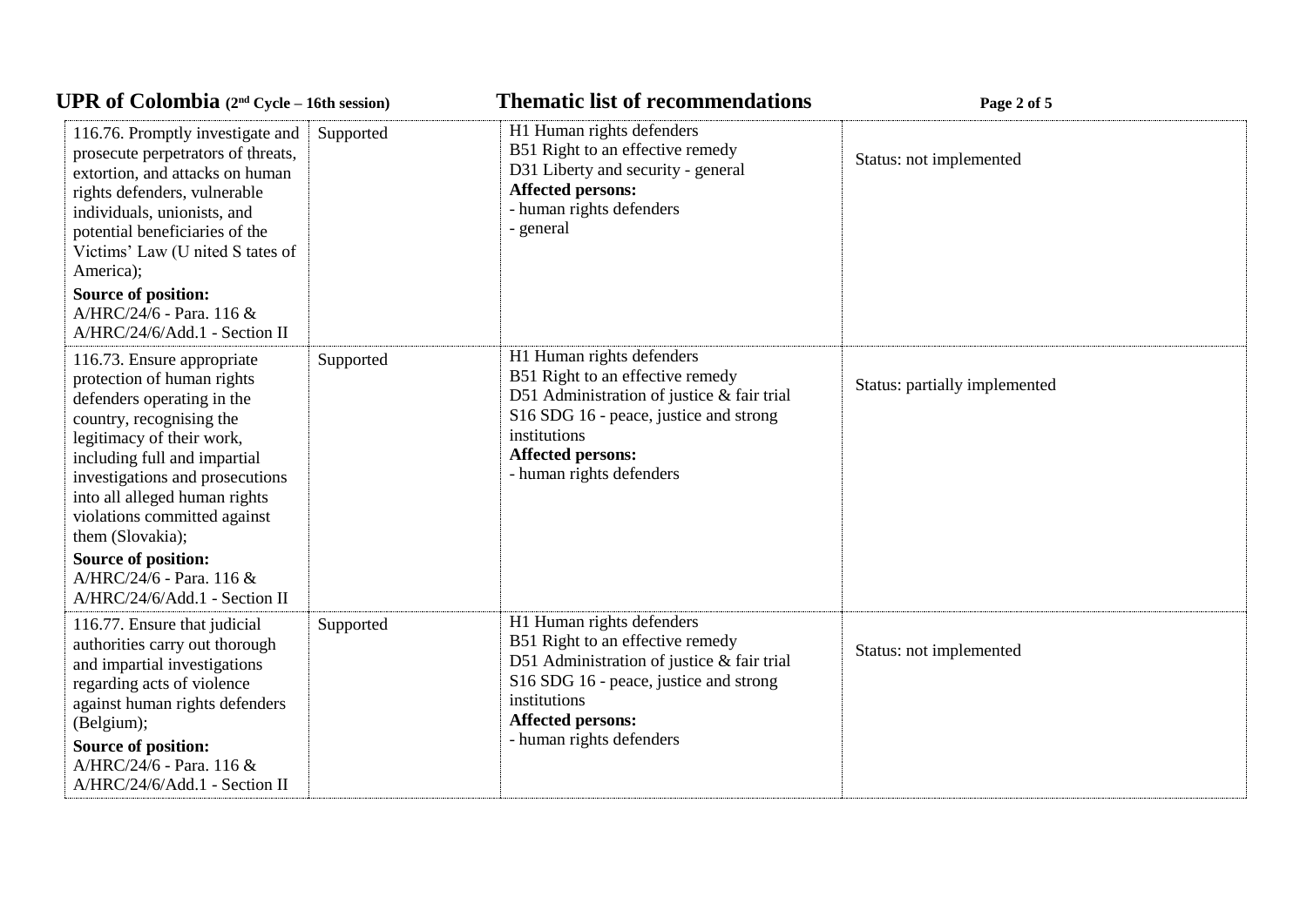| <b>UPR of Colombia</b> $(2^{nd}$ Cycle – 16th session)                                                                                                                                                                                                                                                                                                        |           | <b>Thematic list of recommendations</b>                                                                                                                                                                                                                                                                                              | Page 3 of 5                   |
|---------------------------------------------------------------------------------------------------------------------------------------------------------------------------------------------------------------------------------------------------------------------------------------------------------------------------------------------------------------|-----------|--------------------------------------------------------------------------------------------------------------------------------------------------------------------------------------------------------------------------------------------------------------------------------------------------------------------------------------|-------------------------------|
| 116.82. Enact legislation<br>recognizing the legitimate work<br>of human rights defenders and<br>ensuring their life, security and<br>integrity, and conduct prompt,<br>impartial and effective<br>investigations into allegations of<br>threats, attacks and violence<br>against them (Hungary);                                                             | Supported | H1 Human rights defenders<br>B51 Right to an effective remedy<br>D51 Administration of justice & fair trial<br>S16 SDG 16 - peace, justice and strong<br>institutions<br><b>Affected persons:</b><br>- human rights defenders                                                                                                        | Status: partially implemented |
| Source of position:<br>A/HRC/24/6 - Para. 116 &<br>A/HRC/24/6/Add.1 - Section II                                                                                                                                                                                                                                                                              |           |                                                                                                                                                                                                                                                                                                                                      |                               |
| 116.75. Increase efforts to<br>investigate and prosecute those<br>responsible for threats or<br>violence against human rights<br>defenders, trade unionists,<br>community leaders and<br>journalists (United Kingdom of<br><b>Great Britain and Northern</b><br>Ireland);<br>Source of position:<br>A/HRC/24/6 - Para. 116 &<br>A/HRC/24/6/Add.1 - Section II | Supported | H1 Human rights defenders<br>D31 Liberty and security - general<br>D51 Administration of justice & fair trial<br>B51 Right to an effective remedy<br>D43 Freedom of opinion and expression<br>S16 SDG 16 - peace, justice and strong<br>institutions<br><b>Affected persons:</b><br>- human rights defenders<br>- general<br>- media | Status: not implemented       |
| 116.83. Enforce the legislative<br>efforts regarding the security of<br>human rights defenders, with a<br>view to effectively implementing<br>measures and programmes<br>(Netherlands);<br><b>Source of position:</b><br>A/HRC/24/6 - Para. 116 &<br>A/HRC/24/6/Add.1 - Section II                                                                            | Supported | H1 Human rights defenders<br>D31 Liberty and security - general<br>D51 Administration of justice & fair trial<br>B51 Right to an effective remedy<br>D43 Freedom of opinion and expression<br>S16 SDG 16 - peace, justice and strong<br>institutions<br><b>Affected persons:</b><br>- human rights defenders                         | Status: partially implemented |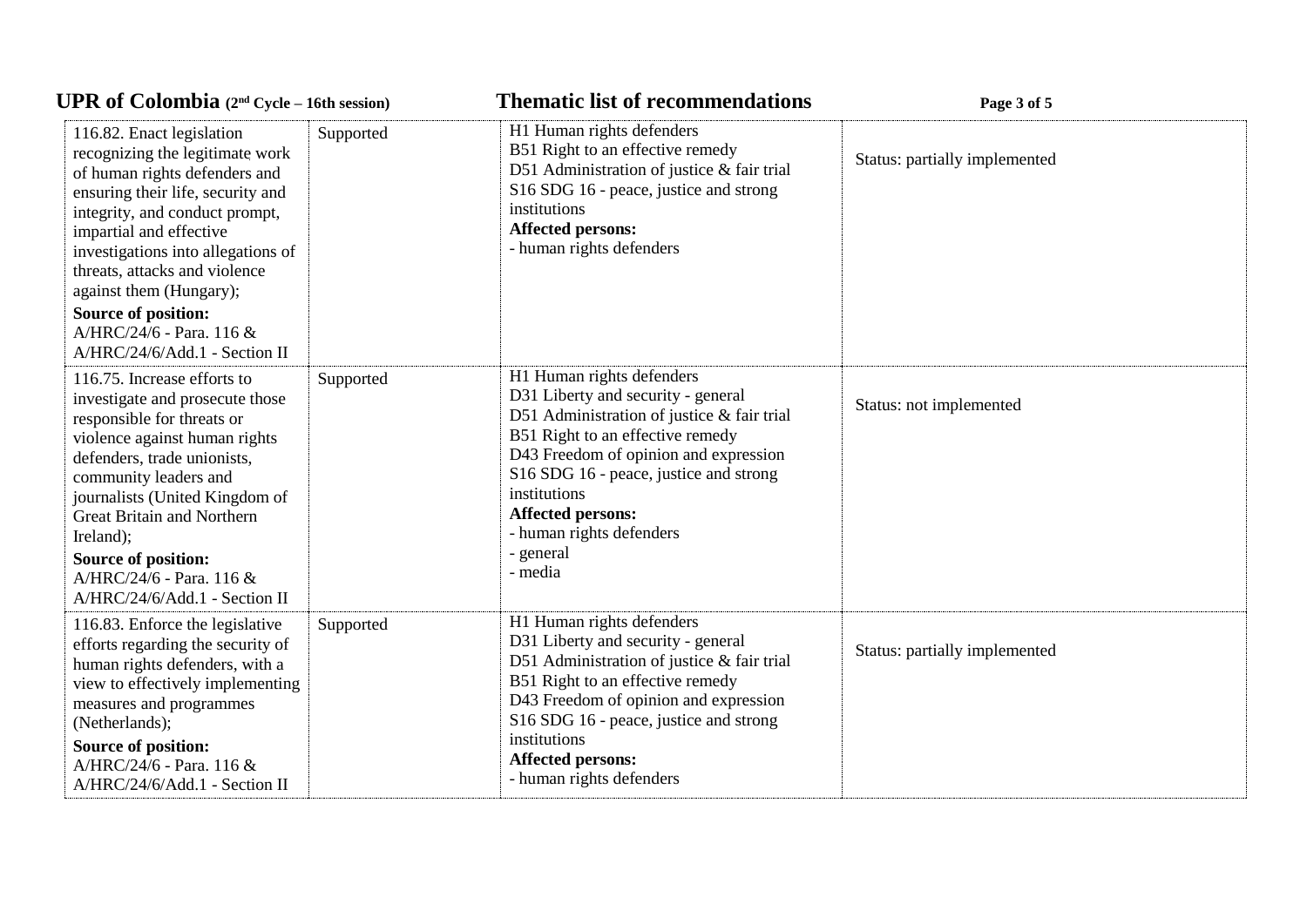| <b>UPR</b> of Colombia $(2^{nd}$ Cycle – 16th session)                                                                                                                                                                                                                                                                                               |           | <b>Thematic list of recommendations</b>                                                                                                                                                                                                          | Page 4 of 5                   |
|------------------------------------------------------------------------------------------------------------------------------------------------------------------------------------------------------------------------------------------------------------------------------------------------------------------------------------------------------|-----------|--------------------------------------------------------------------------------------------------------------------------------------------------------------------------------------------------------------------------------------------------|-------------------------------|
| 116.85. Improve the access to<br>the National Protection Unit and<br>its impact in rural areas, and take<br>new steps to protect human<br>rights defenders, journalists,<br>indigenous leaders and people<br>involved in land restitution<br>processes (Norway);<br>Source of position:<br>A/HRC/24/6 - Para. 116 &<br>A/HRC/24/6/Add.1 - Section II | Supported | H1 Human rights defenders<br>D43 Freedom of opinion and expression<br>G3 Indigenous peoples<br>S16 SDG 16 - peace, justice and strong<br>institutions<br><b>Affected persons:</b><br>- human rights defenders<br>- Indigenous peoples<br>- media | Status: partially implemented |
| 116.80. Take all the necessary<br>measures in order to protect<br>human rights defenders against<br>threats and attacks, and ensure<br>that the perpetrators of such acts<br>are brought to justice (France);<br>Source of position:<br>A/HRC/24/6 - Para. 116 &<br>A/HRC/24/6/Add.1 - Section II                                                    | Supported | H1 Human rights defenders<br>D51 Administration of justice & fair trial<br>B51 Right to an effective remedy<br>S16 SDG 16 - peace, justice and strong<br>institutions<br><b>Affected persons:</b><br>- human rights defenders                    | Status: partially implemented |
| 116.81. Ensure that human rights<br>defenders in rural areas are<br>equally and effectively protected<br>also in view of the existing<br>challenges of the implementation<br>of the Victims and Land<br>Restitution Law (Germany);<br>Source of position:<br>A/HRC/24/6 - Para. 116 &<br>A/HRC/24/6/Add.1 - Section II                               | Supported | H1 Human rights defenders<br>H4 Persons living in rural areas<br>G3 Indigenous peoples<br><b>B54 Transitional justice</b><br><b>Affected persons:</b><br>- human rights defenders<br>- Indigenous peoples<br>- persons living in rural areas     | Status: partially implemented |
| Theme: D31 Liberty and security - general                                                                                                                                                                                                                                                                                                            |           |                                                                                                                                                                                                                                                  |                               |